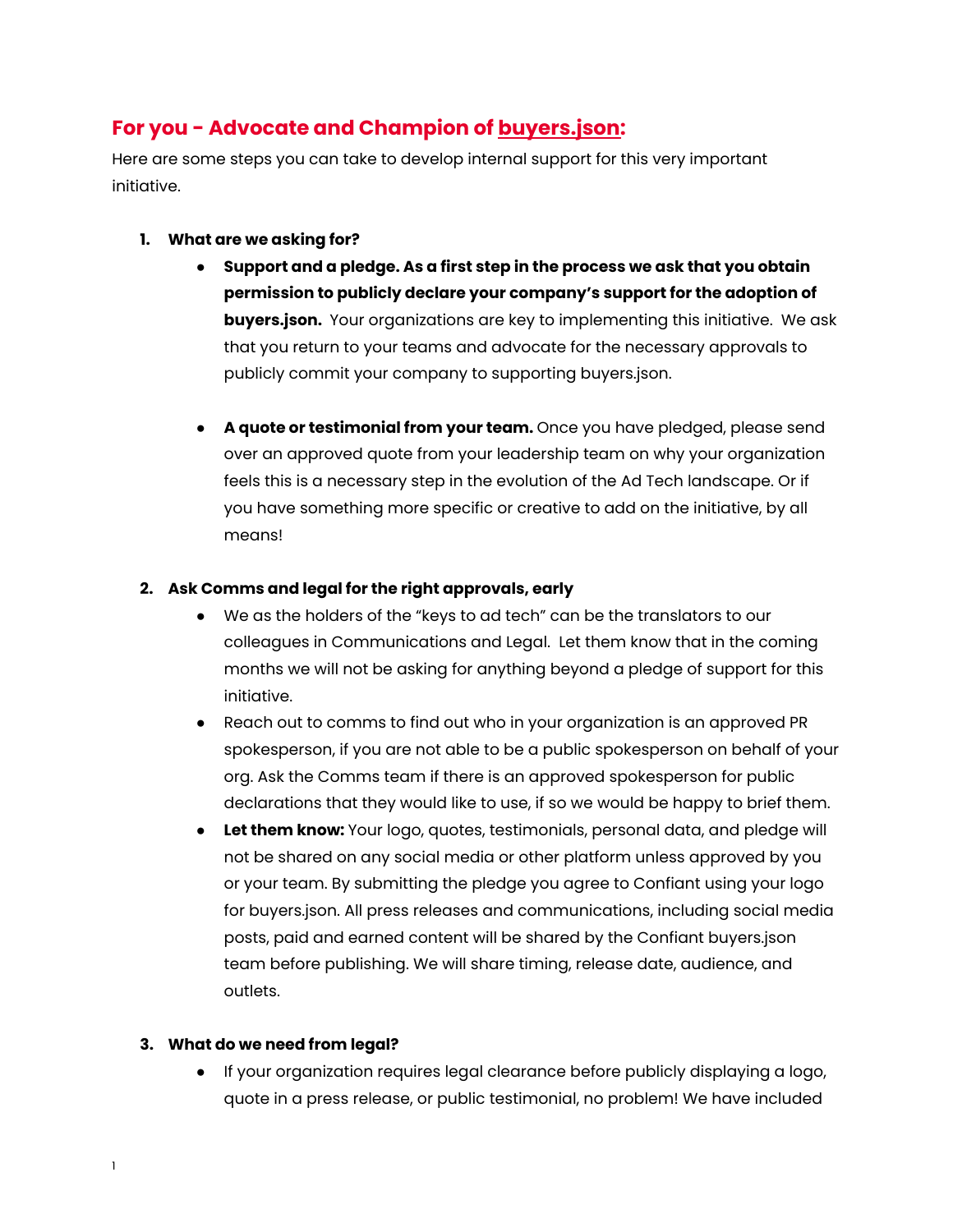some answers to possible questions below and they can reach out to John [Murphy](mailto:john@confiant.com) [John@Confiant.com](mailto:John@Confiant.com) with any questions or concerns. It is fair to ask the legal team for a timeframe as to when you can expect a response.

● **Nitty Gritty:** Legally, we will not use your logo, personal information, quotes, testimonials, names, or data for any other purposes other than for buyers.json. As Confiant, our [privacy](https://www.confiant.com/privacy) policy applies to our efforts in supporting, hosting and championing this initiative. By providing this information you are not legally obligated to Confiant, nor are you considered a client of Confiant. Your commitment will be used solely and expressly for the purposes of supporting buyers.json. By subscribing and participating in the pledge, you agree to regular communications regarding malvertising, buy-side transparency, malware, adtech, and buyers.json from Confiant, the IAB, our partners and Buyers.json. We will never sell your data.

#### **4. Use your network**

○ Please feel free to share information on social media and with your Ad tech network. Again, questions can be directed to John Murphy or to the buyers.json website. Talk to your network about the initiative to find out their thoughts and feelings on this, especially connections you have at DSPs and Publishers. And by all means, let them know this is an open discussion, all are welcome.

# **For your Communications and Legal teams:**

#### **What is the buyers.json Initiative ?**

The Ad tech industry players are joining forces to combat malvertising; the malicious form of digital advertising perpetuated by online criminals. Similar to Sellers.json, buyers.json will be a file made publicly available by DSPs that will identify the identities of the *buyers* they represent, facilitating quick identification of threat actors when attacks occur. buyers.json would bring transparency to the buy-side of digital advertising, in the same way that prior initiatives such as Sellers.json and Ads.txt brought transparency to the sell side.

#### **Why is it important to support?**

One of the chief challenges with eradicating malvertising is buyer identification. Malvertisers take advantage of the highly fragmented nature of the ecosystem by exploiting the weakest links and jumping frequently from DSP to DSP. As soon as they are found out on one DSP, they seamlessly shift their campaigns to a new one.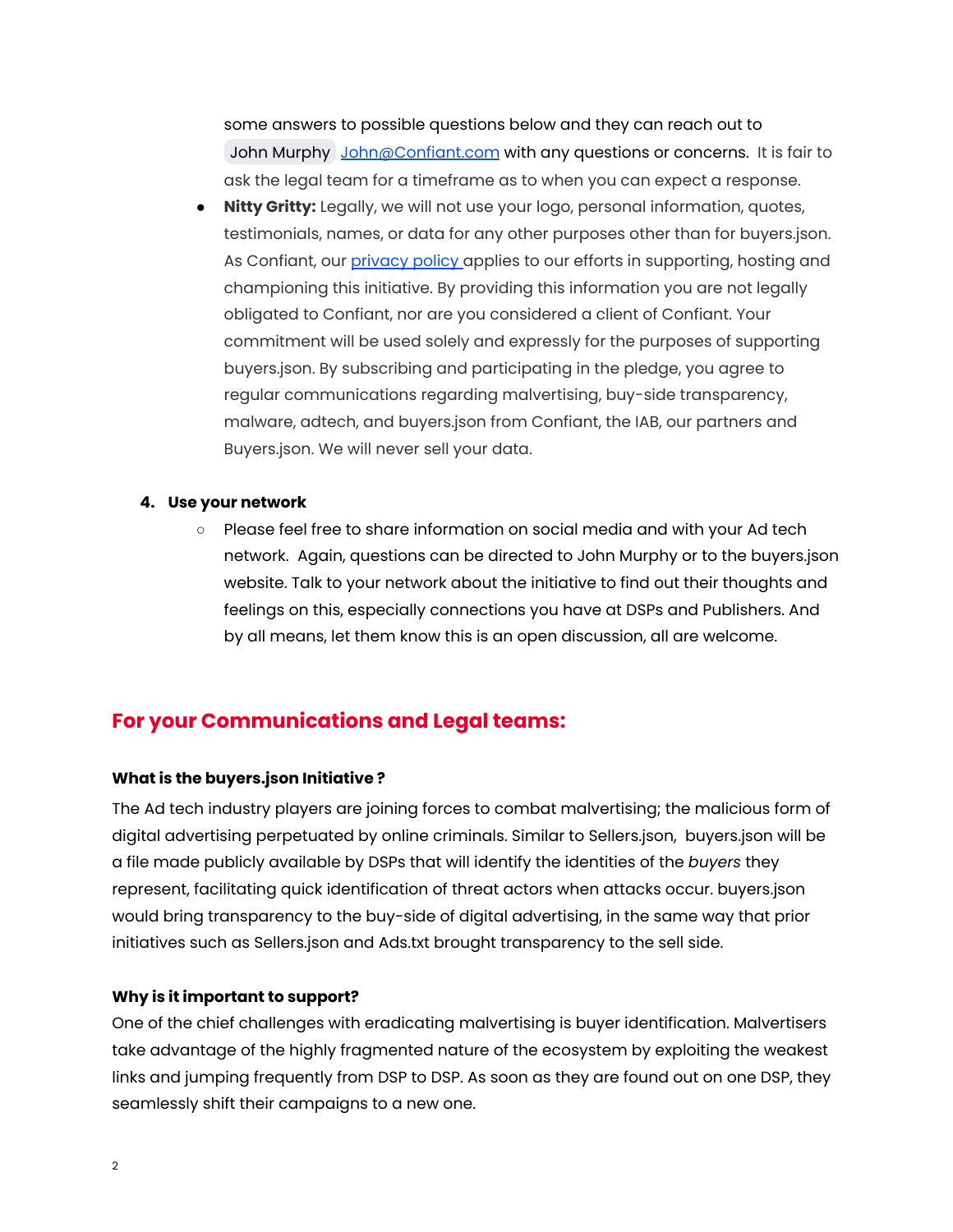Publishers and SSPs seldom have insight into the identities of buyers and therefore cannot relay the information to the DSP that would allow them to block a known bad entity across all the access points at once. The end effect is a game of "whack-a-mole", with the same entity appearing again and again across different DSPs. This "whack-a-mole" leads to a loss of time and money for all parties involved.

#### **What are the Risks and Benefits?**

buyers.json helps solve the problem of buyer identification and is a necessary step to protect users from malvertising, reduce the use of ad blockers by restoring user trust, and protect the overall publishing ecosystem. With Buyers, we as a group can improve the user experience while also weeding out the bad actors that plague us all. By providing a better user experience we can expect to see an increase in revenues across the ecosystem. The risks to all parties involved are minimal given that advertisers and brands will have more trust in the demand/supply chain.

## **How Can buyers.json help my organization?**

Implementing this will lead to an overall more efficient, more fair, and safer programmatic industry in which sellers and buyers will be able to protect their interests. In many cases, publishers take the blame from users for malware. buyers.json will help address these issues faster, leaving publishers less exposed. We are looking forward to standardized methods for disclosing buyer information, consistent and common taxonomy of brands and categories, a centralized registry of buyers, ability to see all parties involved in buying the creative.

This will be an opportunity for positive public relations and communications with the entire ad landscape, advertisers, brands, SSPs, DSPs, Media and publishers.

# **buyers.json Planning and PR (abbreviated)**

#### **Roundtable Events - 1X per quarter**

- **March 11 - Complete Success!**
- **Confiant Panel at AdMonsters event March 31- Success, reach out for the recording**
- **Open forum after IAB public Comment period**
	- **○ June 1 - Next event**
	- **September 23**